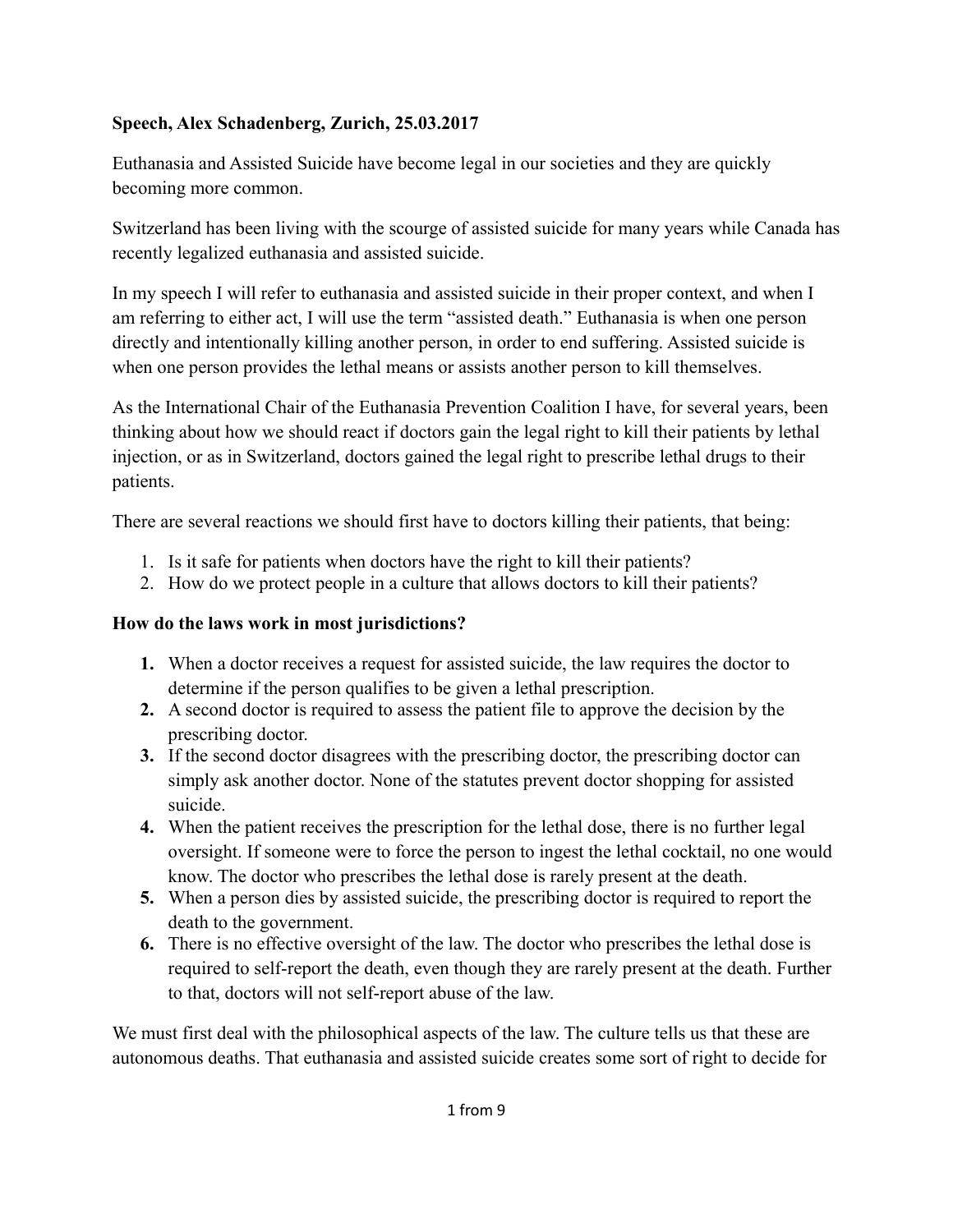oneself. In reality the choice and autonomy banners are simply the flags that the death lobby fly to make us support giving our doctors, the right in law, to cause our death.

In nearly every jurisdiction where euthanasia and/or assisted suicide are legal, the laws are designed to protect those who are willing to kill patients. The laws do not protect the patient, who may be experiencing depression or social/psychological factors that may lead to their request to be killed.

All of the laws require a request to die. But there are many reasons someone may ask to die. The greater question is why did that person ask to have their life ended by lethal drugs?

Assisted suicide laws are actually about the rules that a doctor or medical person must follow to cause your death. Switzerland is a little different than other jurisdictions because of the historical realities, nonetheless, the decision to write the lethal prescription is made by the doctor.

# **Is it safe for patients when doctors have the right to kill their patients?**

The first problem with uncovering abuse of the "assisted death" laws is related to the design of the laws. In every jurisdiction, where assisted death has been legalized, there is significant data showing how the laws have been abused. In Belgium and the Netherlands incompetent people have died by euthanasia, euthanasia without request occurs and there is a significant problem with under-reporting. There are several studies from Belgian and the Netherlands studies that examine information concerning large groups of people who died (people who died of all causes). Because these studies examine all deaths, they were able to uncover data related to assisted deaths that occur outside of the law.

Since Oregon and Washington State have not had studies examining large numbers of deaths, therefore it is harder to establish similar problems with assisted suicide in those states. To my knowledge, Switzerland has also never completed this type of study.

## **The Belgian euthanasia law and the studies that uncover abuse of the law.**

On March 19, 2015; the *New England Journal of Medicine* (NEJM) published the study titled: *Recent Trends in Euthanasia and Other End-of-Life Practices in Belgium*. This study examined a large number of deaths in 2013. The study uncovered the number of assisted deaths, the number of assisted deaths that were done without request, and the number of unreported assisted deaths.

The study, *Recent Trends in Euthanasia and Other End-of-Life Practices in Belgium*, was done by sending 6188 questionnaires to the primary physicians concerning a patients that died in the first six months of 2013 in the Flanders region of Belgium. The researchers received 3751 questionnaires back that were able to be used in the study.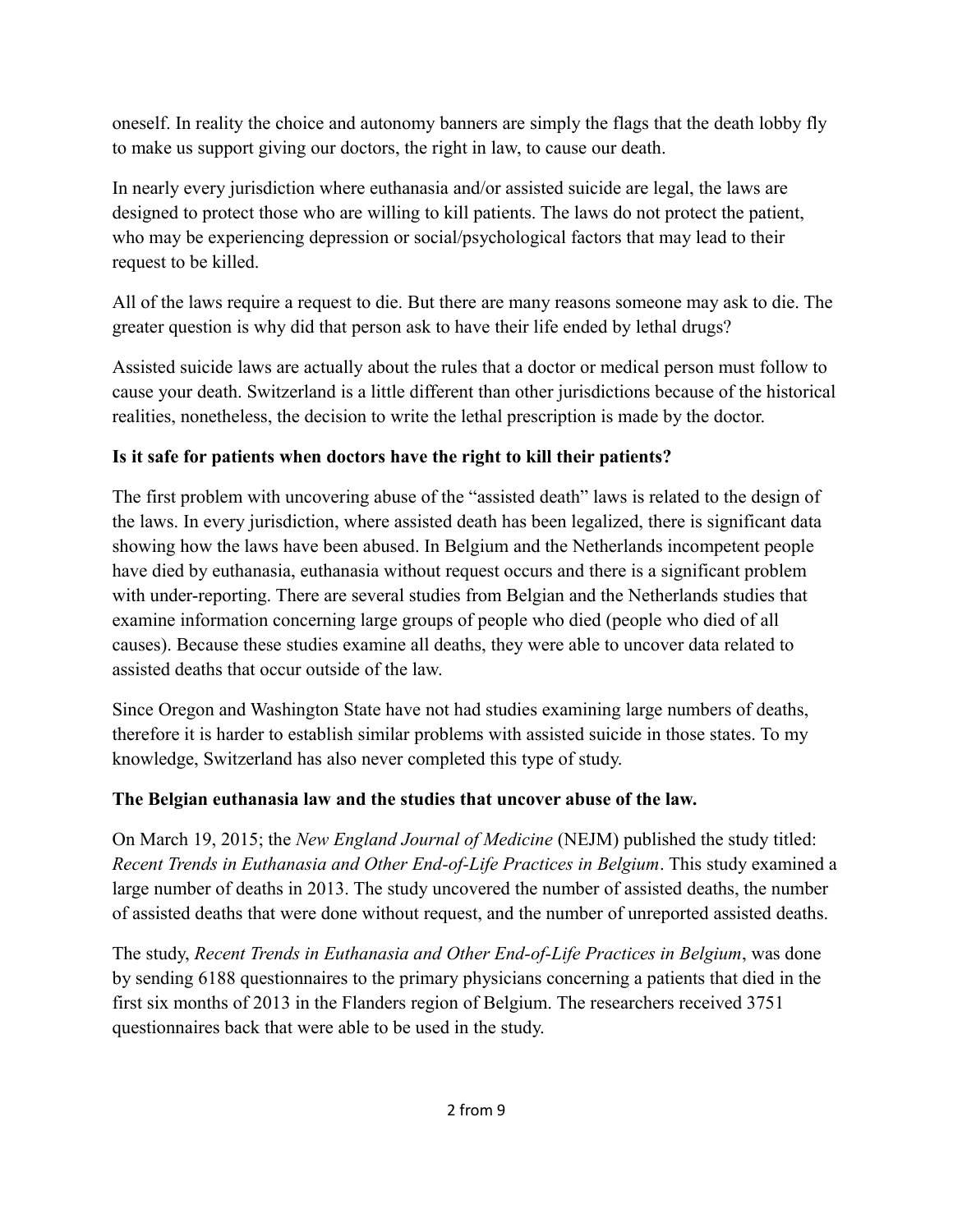The NEJM study repeated a previous study that was published in the *Canada Medical Association Journal* CMAJ - May 17, 2010 and the *British Medical Journal* BMJ Oct 5, 2010. Those studies examined a large number of deaths in 2007. As in the most recent study, those studies study uncovered the number of assisted deaths, the number of assisted deaths that were done without request, and the number of unreported assisted deaths.

### **What did the researchers find?**

1. The percentage of euthanasia deaths increased from 1.9% of all deaths in 2007 to 4.6% of all deaths in 2013 representing a 242% increase in 6 years. This is also significant because according to the official 2013 data, the Belgian euthanasia rate was less than 3%.

2. The percentage of assisted suicide deaths decreased from .07% of all deaths in 2007 to .05% of all deaths in 2013 representing no statistical difference.

3. 1.7% of all deaths in the Flanders region of Belgium, in 2013, were intentionally hastened without explicit request.

4. The percentage of requests for euthanasia or assisted suicide increased from 3.5% of all deaths in 2007 to 6.0% of all deaths in 2013.

5. The percentage of requests for euthanasia or assisted suicide that were granted increased from 56.3% in 2007 to 76.8% in 2013.

As stated, the NEJM study found that 1.7% of all deaths in the Flanders region of Belgium, in 2013, were intentionally hastened without explicit request. The CMAJ study that was published in May 2010 found that 1.8% of all deaths in the Flanders region of Belgium were hastened without explicit request in 2007. Therefore, the problem of doctors killing patients continues.

There were 61,621 deaths from all causes in Flanders in 2013. Since the study found that 1.7% of all deaths were hastened without explicit request, therefore we more than 1000 deaths were hastened without explicit request in 2013 in Flanders.

Further to that, an Associated Press article quoted Belgian ethicist Freddy Mortier, who is one of the authors of the study:

*Mortier was not happy, however, that the 'hastening of death without explicit request from patients,' which can happen when a patient slumbers into unconsciousness or has lost the capacity for rational judgment, stood at 1.7 percent of cases in 2013. In the Netherlands, that figure was 0.2 percent*.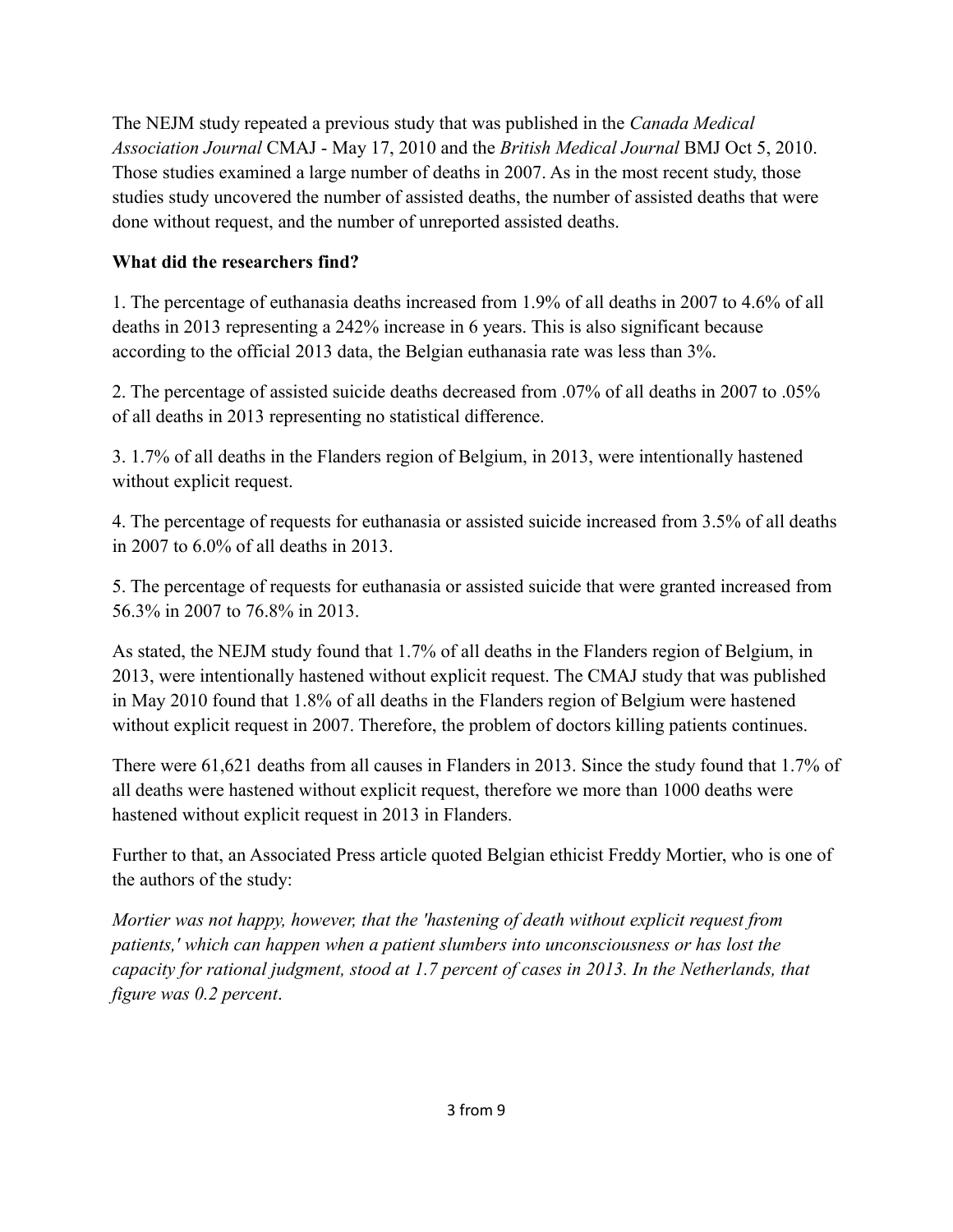The CMAJ study (May 2010) found that 32% of all euthanasia deaths in Belgium were done without explicit request. The study indicated that these assisted deaths were rarely reported and were also more likely to be done to:

"*patients 80 years or older who were mostly in a coma or had dementia*."

"*fits the description of "vulnerable patient groups at risk of life-ending without request*."

The New England Journal of Medicine study proves that euthanasia or assisted suicide laws will be abused. **Will assisted death be your choice or will it be imposed on you?**

## **The Netherlands euthanasia law, the study that uncovers abuse of the law.**

July 11, 2012, the Lancet published the study - *Trends in end-of-life practices before and after the enactment of the euthanasia law in the Netherlands from 1990 to 2010: a repeated crosssectional survey*.

Every five years the Netherlands had done a wider study by sending out questionnaires to physicians to access their experience with the euthanasia law.

The 2010 study was done by sending 8496 questionnaires to physicians concerning their experience with assisted death. The researchers received 6861 questionnaires back.

The study found that:

- 1. The number of euthanasia deaths increased significantly from 2005 2010 (4050 in 2010, 2425 in 2005),
- 2. The under-reported euthanasia deaths in the Netherlands increased in 2010 (23% in 2010, 20% in 2005). It is important to state that the official euthanasia numbers in 2010 were 3136 even though the study indicated that there were 4050.
- 3. The number of deaths by terminal sedation increased significantly (12.3% in 2010, 8.2% in 2005),
- 4. The percentage of requests for euthanasia being completed increased (45% in 2010, 37% in 2005).
- 5. Hastened deaths without explicit request decreased (310 in 2010, 550 in 2005).

We have been told that a 2015 study has been completed but we are still awaiting the results.

Since this study was published, the number of euthanasia deaths has increased every year. On March 1, 2012; the Dutch euthanasia clinic launched mobile euthanasia teams that have led to a further increase in the number of euthanasia deaths.

Recently a woman with dementia, who had stated in her advanced healthcare directive that she would want to die by euthanasia, was euthanized against her will.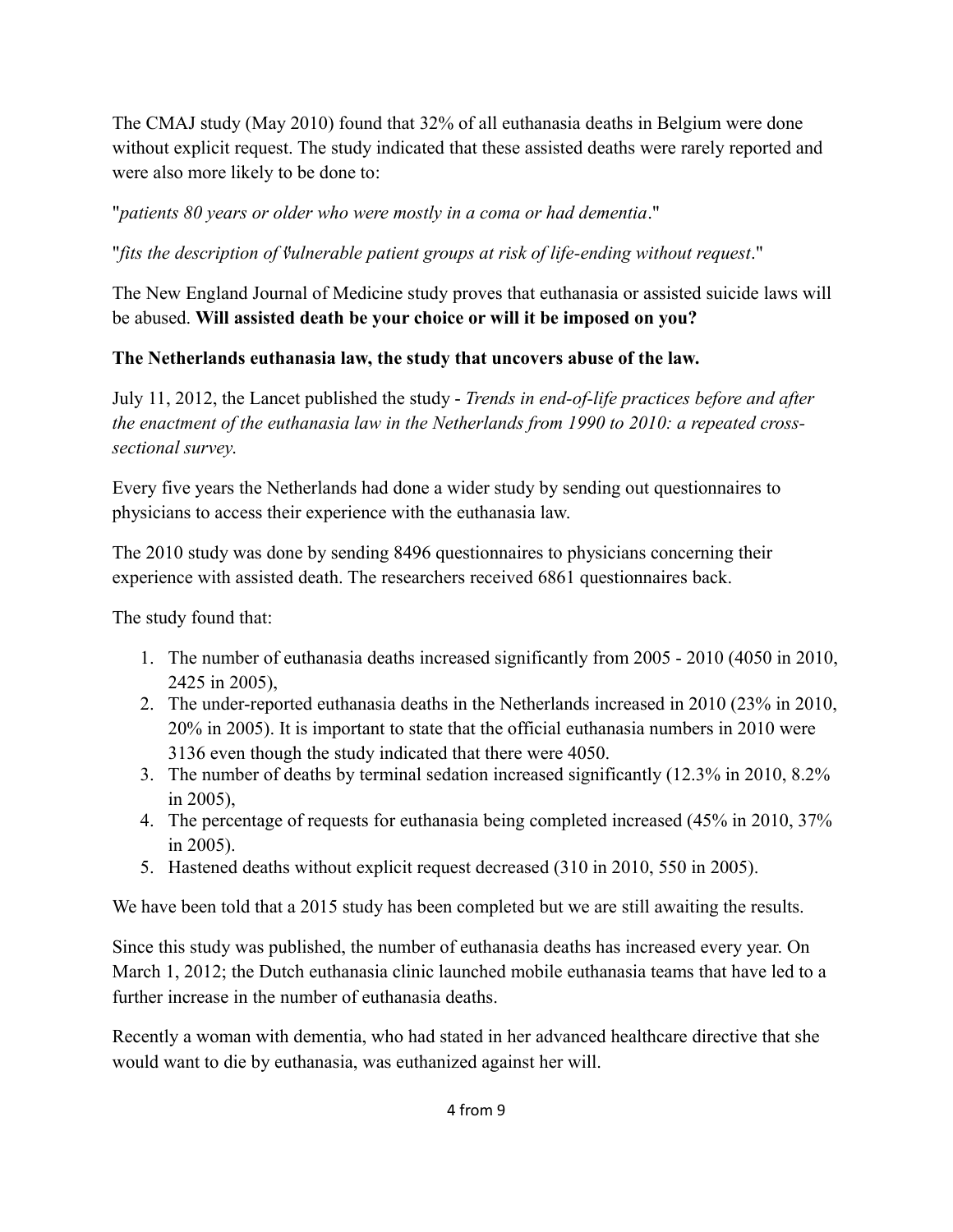Since she was saying that she did not want euthanasia, the doctor put a sedative in her coffee. When the doctor attempted to inject the woman, she refused, so the doctor had the family members hold her down to enable the lethal injection.

The review committee determined that the woman's declaration in her will did not clearly state that she wanted to be euthanized after being admitted to a nursing home. The words "*when I myself find it the right time*" does not take into account a situation in which the woman was no longer mentally competent. The committee can understand how the doctor read it as a wellconsidered wish, but still feels that it was too broad an interpretation.

The committee also concluded that the doctor "crossed a line" by giving the woman the first dose of sedative secretly - hidden in a cup of coffee. And that the doctor should have stopped at the woman's movements at the end. Even though it is possible that the movements were purely physical reactions, it cannot be certain.

The chair of the Regional euthanasia Review Committee, Jacob Kohnstamm, wants the case brought to court to create a precedent to enable other doctors to lethally inject people with dementia, without consent, and without fear of legal repercussions. According to the article in the Mail online:

Kohnstamm said he was in favour of a trial: 'Not to punish the doctor, who acted in good faith and did what she had to do, but to get judicial clarity over what powers a doctor has when it comes to the euthanasia of patients suffering from severe dementia.'

It is important to state that in the reporting system, the woman was dead when the report was submitted. This is not a safeguard. Further to that, even though the review committee stated that the doctor acted inappropriately, the committee is not seeking sanctions for the doctor.

#### **The Netherlands euthanasia lobby are pushing for the "final frontier" euthanasia for a "completed life.'**

In October 2016 the Dutch government decided to expand the euthanasia law to include people who are not physically or psychologically sick but who believe that their "life is completed." NL Times reporter, Janene Pieters wrote:

The Dutch government wants to adjust the Euthanasia Act so that people who aren't sick, but feel that their life is completed, can end their lives with assisted suicide.

What does it mean to have a "completed life?"

#### **Switzerland's assisted suicide law.**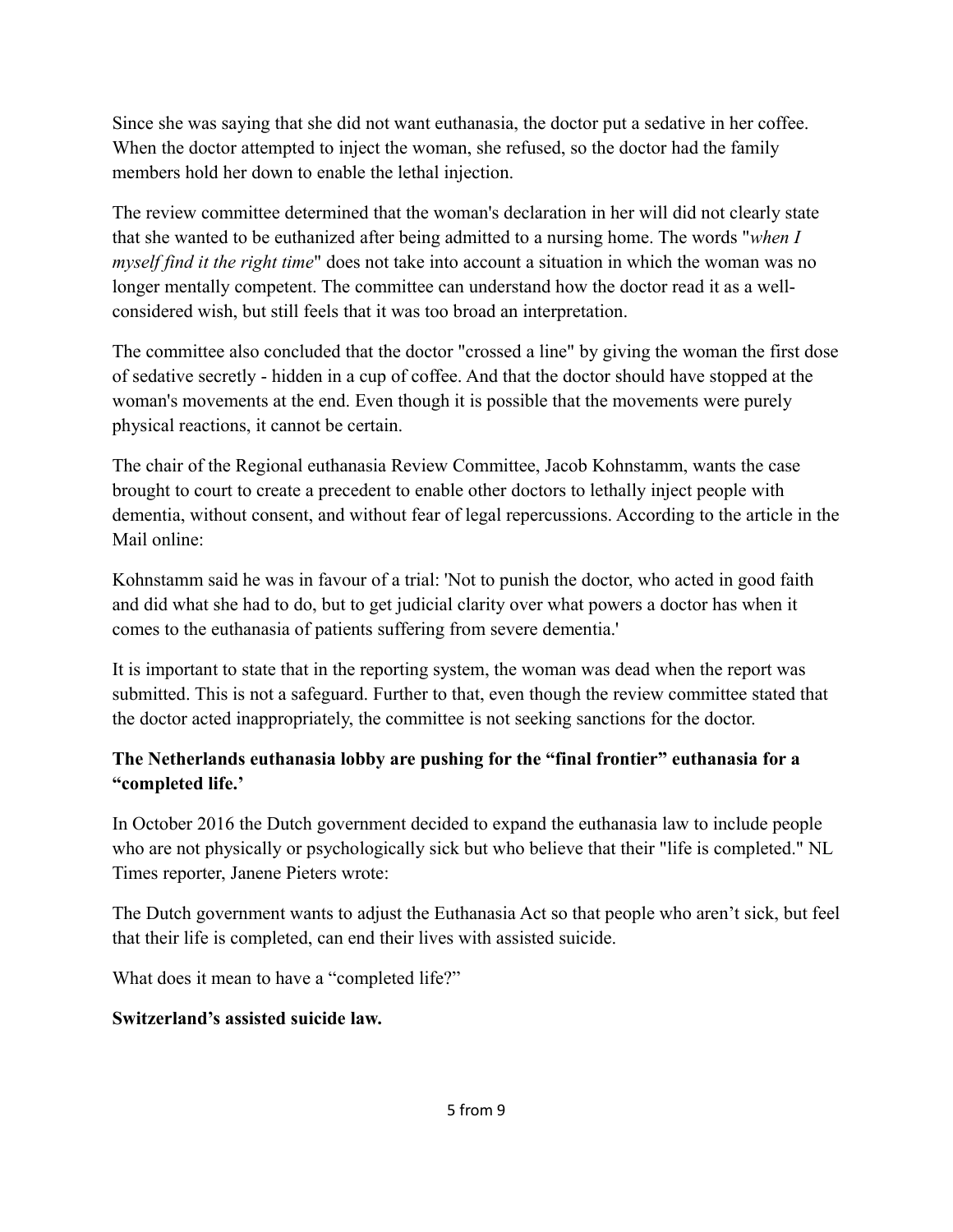Assisted suicide in Switzerland is different than in other jurisdictions where it was officially legalized. The practice of assisted suicide was not formally legalized in Switzerland. There is an important distinction between the Swiss situation and that of Oregon, the Netherlands and Belgium where the law considers euthanasia and/or assisted suicide to be "medical treatment."

According to Article 115 of the Swiss Penal code, "*Whoever, from selfish motives, induces another to commit suicide or assists him therein shall be punished, if the suicide was successful or attempted, by confinement in a penitentiary for not more than five years or by imprisonment*."

The key words are "from selfish motives." Thus, in Switzerland, there is no prosecution if the person assisting a suicide successfully claims to be acting unselfishly. While this results in de facto legalization, assisted suicide is not legal, only unpunishable, unless a selfish motive is proven. It should also be noted that there is no illusion that assisted suicide is a medical practice. The person assisting a suicide need not be a medical professional to escape prosecution.

The federal statistical office reported that 999 people died by assisted suicide at the Dignitas and Exit suicide clinics in 2015, an increase of 26%. There was also a 27% increase in assisted suicide in Switzerland in 2014. Similar to other jurisdictions, the number of assisted suicide deaths increases yearly and also, similar to other jurisdictions, the reporting procedure enables under-reporting of assisted suicide deaths.

The number of assisted suicide deaths in Swiss nursing homes, by the Exit suicide clinic, increased from 10 deaths in 2007 to 92 in 2015. The Swiss association for ethics and medicine found this trend alarming and stated:

# "*To end lives in this way gives it [the practice of assisted suicide] an institutional seal of approval*."

One of the scourges brought to the world by the Swiss assisted suicide regime is the foreign suicide tourists. The euthanasia lobby in other countries uses the foreign suicide tourists to push their own countries to legalize assisted suicide.

One good outcome from the foreign assisted suicide deaths is that these deaths have uncovered some of the abuses of assisted suicide in Switzerland. For instance:

In August 2015 a healthy depressed British woman died by assisted suicide in Switzerland.

In February 2014, Oriella Cazzanello, an 85 year-old healthy Italian woman died at a Swiss suicide clinic. Cazzanello, went to the Dignitas suicide clinic where she paid  $\epsilon$ 10,000 for an assisted suicide. The letter sent to her family stated that she was unhappy about how she looked.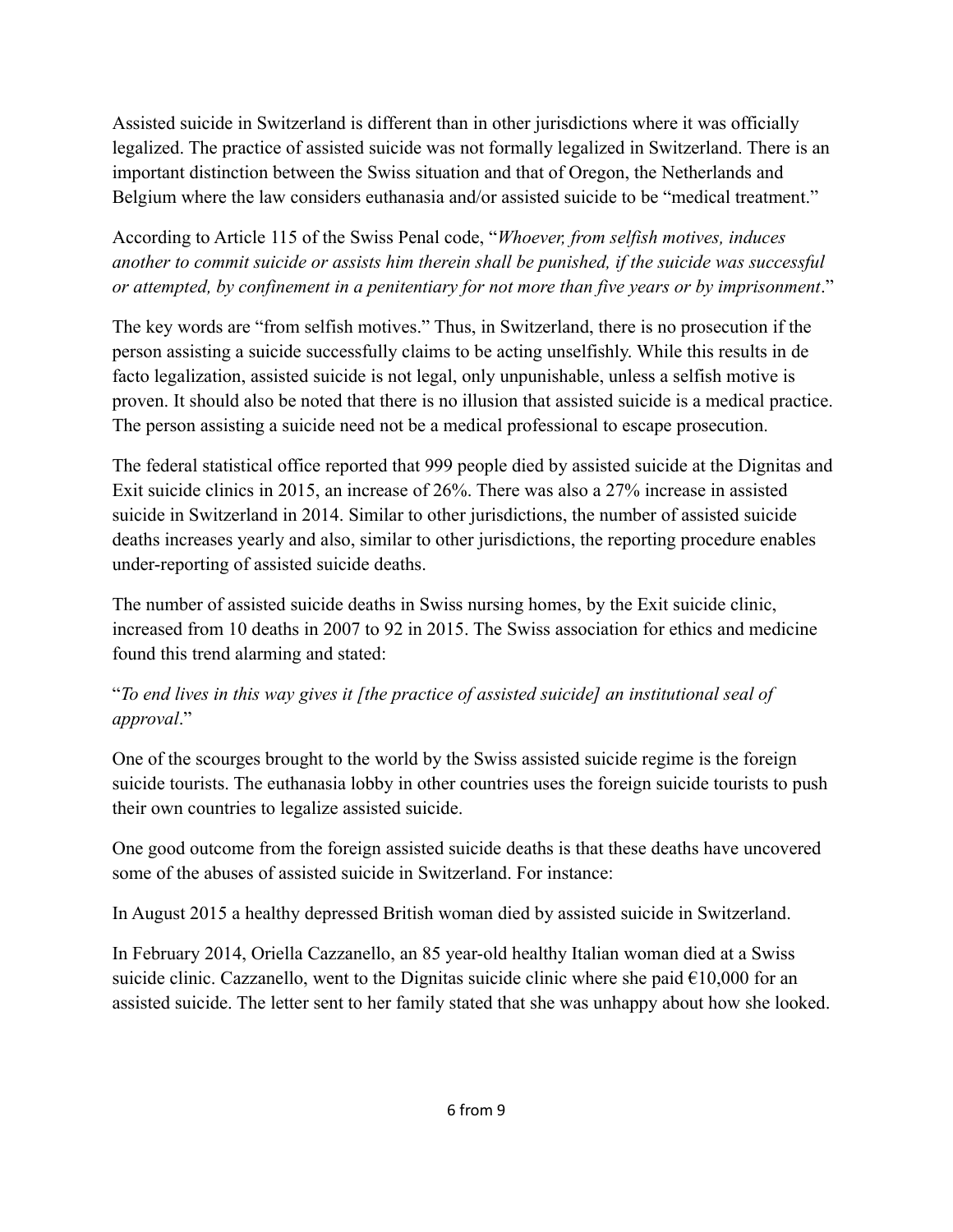In April 2013, Pietro D'Amico, a 62-year-old magistrate from Calabria Italy, died by assisted suicide at the Dignitas suicide clinic. D'Amico made the decision after a wrong diagnosis from Italian and Swiss doctors, his family's lawyer Michele Roccisano told the Italian newspaper Corriere della Sera.

An autopsy carried out by the University of Basel's Institute of Forensic Medicine found that D'Amico was not suffering from a life-threatening illness at the time of his death.

Similar to other jurisdictions, assisted suicide, once it is accepted, expands.

In June 2012 the Canton Vaud approved voted in a referendum to allow the Exit suicide group access to nursing homes.

In May 2014, the Exit suicide clinic extended assisted suicide to healthy elderly people who live with physical or psychological pain. This decision has led to an increase in assisted deaths.

A 2014 Swiss assisted suicide study examined 1301 Swiss assisted suicide deaths and found that 16% of people who died at assisted suicide clinics had no underlying illness. Some of the deaths were listed "weariness of life" as a factor.

On July 11, 2016 Larissa Bieler, wrote an editorial on assisted suicide as compared to palliative care in Switzerland. Bieler, who doesn't oppose assisted suicide, questions whether death by lethal drugs is part of an enlightened society. Bieler states:

The final act in assisted suicide ... is the taking of a lethal substance. It needs the patient's active involvement. Or to put it another way: it's a suicide for which the patient requires medical help to prepare.

... Palliative care seeks to give some transparency to the issues of confronting death and the wish to die. It also aims to remove the taboos. There is an alternative. Suicide can be a long-term burden for loved ones and end up being an extremely ambivalent act for the patient. Do I want to go or not?

Palliative care is no panacea but it does allow an enlightened society to have a transparent discussion about death. ...In this moment of total dependence though, there are more humane ways to die than downing a cup of poison and simply fulfilling a desire for autonomy. If the absolute autonomy of our existence comes down to suicide, if the absolute ideal is to kill yourself, then this needs to be called into question, also in Switzerland. Assisted suicide must not simply become a routine affair.

How are we to react to assisted suicide in a society that allows doctors to kill their patients.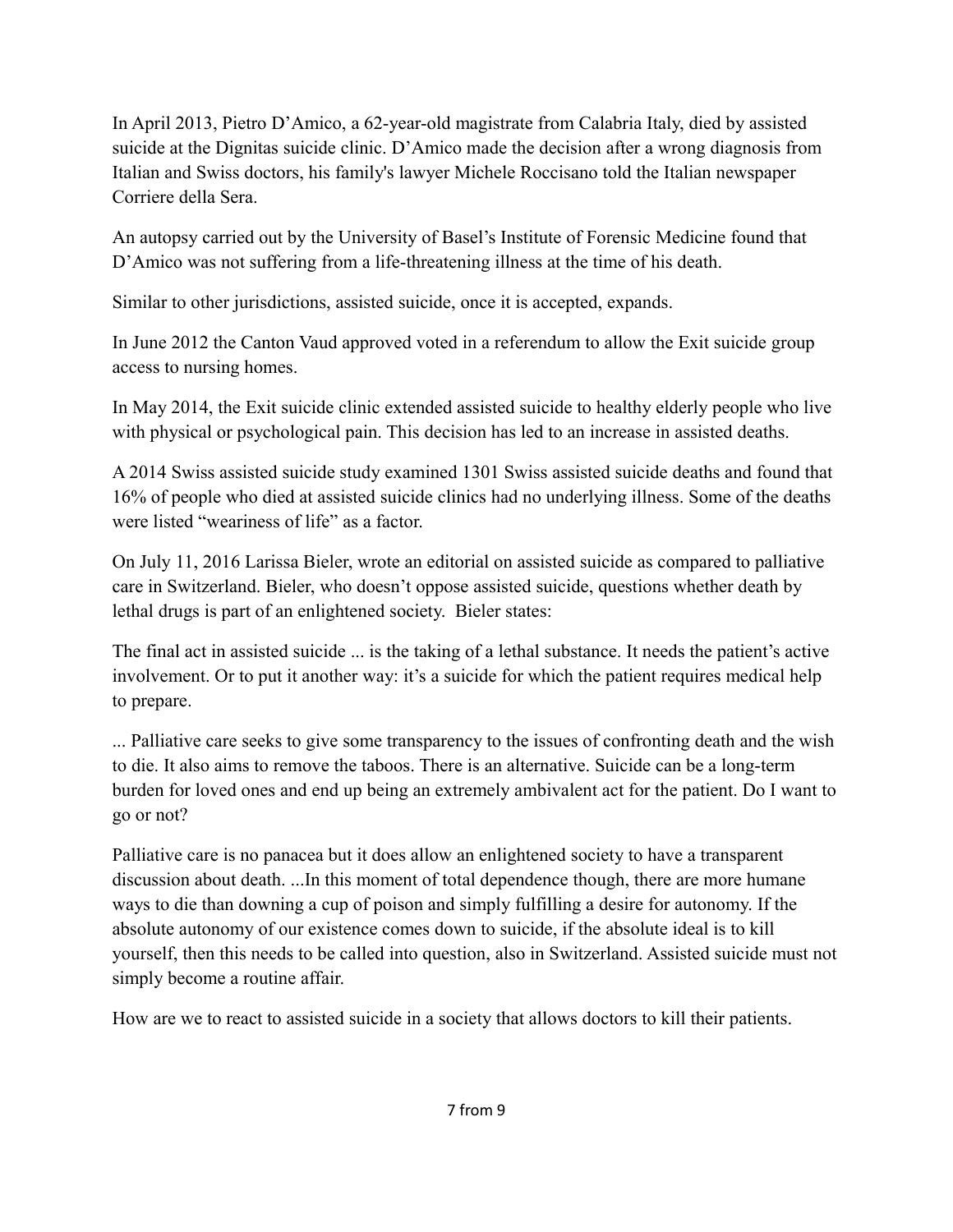The Euthanasia Prevention Coalition produced the Euthanasia Deception documentary to tell stories about the abuse of the Belgian euthanasia law. The other focus of the documentary follows the theme of our Caring Not Killing pamphlet.

The primary question, for people who oppose killing people, when they live in jurisdictions where euthanasia and/or assisted suicide are legal, is how do we protect people from being killed?

I ask this question based on my understanding of the nature of the human person. People don't ask for assisted suicide because they are wanting to exercise their right of autonomy, or because they want to experience their "freedom to die" by lethal drugs. People ask for assisted suicide because they are going through a terribly difficult time of their life and they have become emotionally distraught by their experience.

People will also fear dying a painful death, a fear that is usually not related to their actual condition but rather to stories related to the death of family members or friends. "I don't want to die like uncle Joe died."

Human beings are physical, psychological, social and spiritual beings. Therefore, when a person is experiencing a difficult physical health condition, it also affects them psychologically, socially and spiritually. When a person is experiencing a difficult psychological condition, it also affects that person physically and spiritually. Humans have a unified reality, our experience of reality is not based on parts, but part of a whole.

How do we protect a person who is going through a difficult physical or psychological condition?

We are challenged as a people of life and for life, a people who oppose killing people. In my almost 20 years of experience, I must say that there is only one way to oppose and counter a culture that allows one person to kill another person and that is through love.

We are challenged to be an example of love in a world that has not only lost hope, but has become so hopeless that it is willing to give doctors, the right in law, to cause their death.

This challenge is both personal and communal. We are each called to be-with, to share ourselves, to care about others who we know are experiencing that difficult physical or psychological time of our lives.

We must recognize that as a human being I am made to be inter-dependent and it is natural for me to need others.